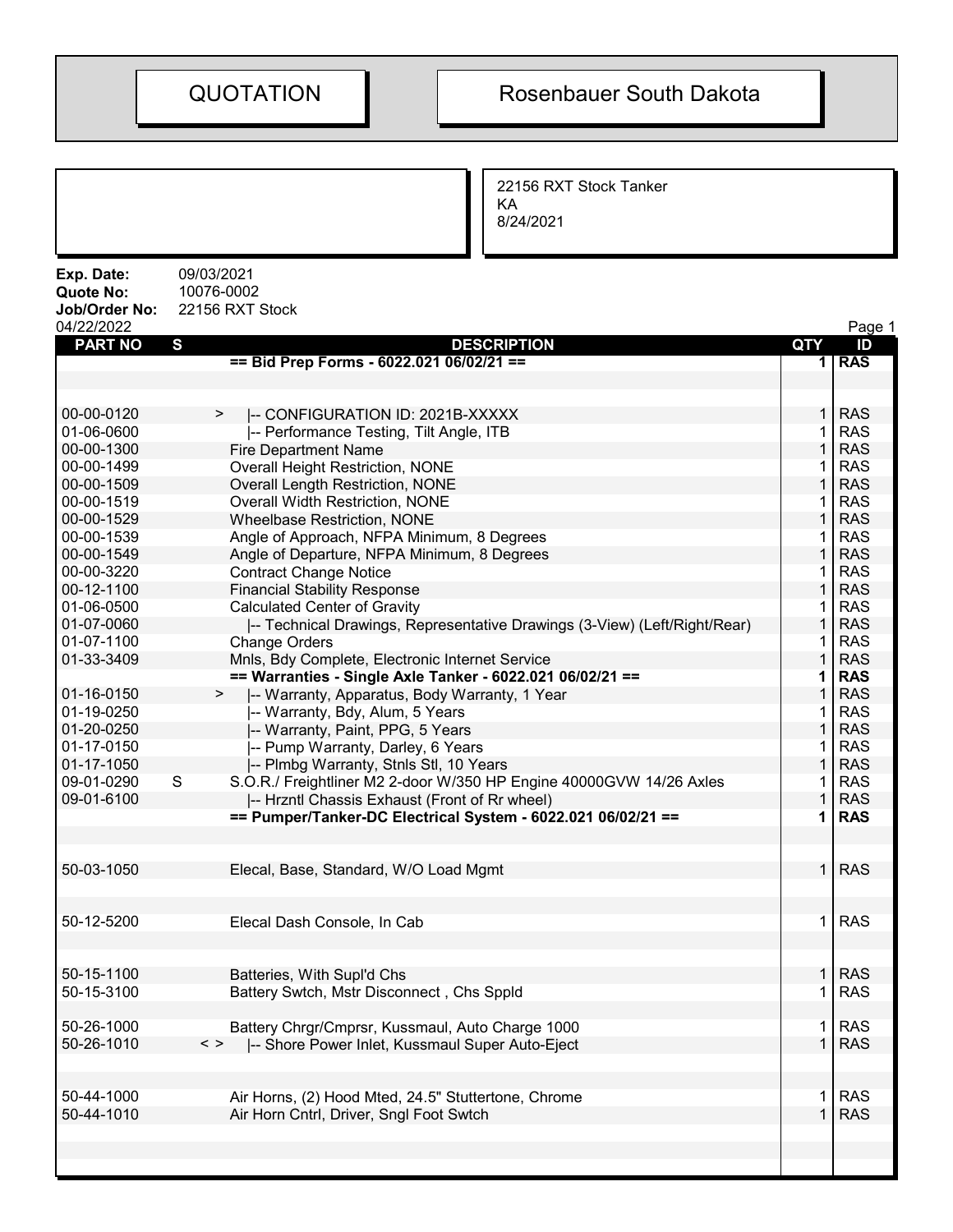| 04/22/2022     |                                                              |                | Page 2     |
|----------------|--------------------------------------------------------------|----------------|------------|
| <b>PART NO</b> | S<br><b>DESCRIPTION</b>                                      | QTY            | ID         |
| 51-05-1100     | > Dome Lt, Chassis Supl'd                                    | 1.             | <b>RAS</b> |
| 51-05-6209     | Lt, Engine Cmpt, 12 Volt LED, w/Switch                       | 1              | <b>RAS</b> |
| 51-05-9000     |                                                              | 1              | <b>RAS</b> |
|                | -- Switch on Light Head                                      |                |            |
| 51-05-6409     | Lt, Pump Cmpt, 12 Volt LED With Swtch                        | 1              | <b>RAS</b> |
| 51-05-9000     | -- Switch on Light Head                                      | 1              | <b>RAS</b> |
|                |                                                              |                |            |
|                |                                                              |                |            |
| 52-01-1800     | <b>Back Up Alarm</b>                                         |                | $1$ RAS    |
|                |                                                              |                |            |
|                |                                                              |                |            |
|                |                                                              |                |            |
| 53-01-1502     | Marker Lts, LED, DOT Requirements                            | $\mathbf 1$    | <b>RAS</b> |
| 53-02-1500     | License Plate Brkt, Stainless w/ LED Lt, Rr                  | $\mathbf{1}$   | <b>RAS</b> |
| 53-03-0299     | Whelen Rr DOT 600 LED Ltng Pkg (4x6)                         | 1              | <b>RAS</b> |
| 53-03-2609     | -- Tail/Brake Lts, Whelen, 600 LED, 4"x6" (Pair)             | $\mathbf{1}$   | <b>RAS</b> |
| 53-04-2609     |                                                              | 1              | <b>RAS</b> |
|                | -- Turn Signals, Whelen, 600's LED w/ Arrow, 4"x6" (Pair)    |                |            |
| 53-06-3509     | -- Backup Lts, Whelen, 600's LED, 4"x6" (Pair)               | $\mathbf 1$    | <b>RAS</b> |
|                |                                                              |                |            |
|                |                                                              |                |            |
| 54-02-1560     | -- Ground Lts, Cab, 2 Door, LED Pair                         | $\mathbf 1$    | <b>RAS</b> |
| 54-03-1250     | -- Ground Lts, Pump Panel, LED, Pair                         | $\mathbf{1}$   | <b>RAS</b> |
| 54-03-1650     |                                                              |                | <b>RAS</b> |
|                | -- Ground Lts, Rr Step, LED, Pair                            | 1.             |            |
| 54-04-1999     | -- Lt Swtch, Ground Lts w/ Park Brake                        | $\mathbf{1}$   | <b>RAS</b> |
|                |                                                              |                |            |
| 54-02-2320     | Step Lts, Cab, (2) Pair LED Four                             | 1 <sup>1</sup> | <b>RAS</b> |
|                |                                                              |                |            |
| 54-10-1602     | Step Lt, Rr Tailboard, LED, Ea                               | $\overline{c}$ | <b>RAS</b> |
| 54-11-2100     | -- Lt Swtch, Step/Wlkwy Lts Wired Park Brake Swtch           | $\overline{2}$ | <b>RAS</b> |
|                |                                                              |                |            |
| 54-10-1604     | Step Lts, Fxd /Fldg Step, LED                                | $\mathbf 1$    | <b>RAS</b> |
| 54-11-2100     | Lt Swtch, Step/Wlkwy Lts Wired Park Brake Swtch              | 1              | <b>RAS</b> |
| 54-12-2000     | Deck Lts, Unity, 1-Spot 1-Flood                              | $\mathbf{1}$   | <b>RAS</b> |
| 54-12-2020     | -- Deck Lts, Rr Of Hosebed                                   | 1.             | <b>RAS</b> |
|                |                                                              |                |            |
|                |                                                              |                |            |
| 55-11-2000     | Dr Open/Hazard Wrn Lt, Flashing Marker, Red Lens             | $\mathbf{1}$   | <b>RAS</b> |
|                |                                                              |                |            |
|                |                                                              |                |            |
|                |                                                              |                |            |
| 56-01-3000     | Siren, Elect, Whelen 295SLSA1                                | 1.             | <b>RAS</b> |
| 56-01-3010     | -- Spkr, Whelen SA315P, 100 Watt<br>$\,<\,$                  | 1              | <b>RAS</b> |
|                |                                                              |                |            |
|                |                                                              |                |            |
| 57-02-3050     | > Lt Bar, Whelen, Justice, LED, 56" JE2NFPA                  | 1.             | <b>RAS</b> |
| 57-10-0609     |                                                              |                | <b>RAS</b> |
|                | -- Lightbar Cntrl, with Master Warning Switch                |                |            |
|                |                                                              |                |            |
|                |                                                              |                |            |
| 58-71-3200     | -- Wrn Lts, Whelen, Upper Rr (2) S-LED Rotary L31 P/N L31*F  | 1.             | <b>RAS</b> |
| 57-20-8119     | -- Wrn Lt, Drvr, Whelen, L31 LED Rotator Red Color Lens, Ea  | $\mathbf{1}$   | <b>RAS</b> |
| 57-20-8120     | -- Wrn Lt, Offcr, Whelen, L31 LED Rotator Red Color Lens, Ea | 1.             | <b>RAS</b> |
| 58-74-5300     | -- Stanchions, Rr Wrn Lt, Cast Alum                          | $\mathbf{1}$   | <b>RAS</b> |
| 58-03-3020     |                                                              |                | <b>RAS</b> |
|                | Wrn Lts, Whelen, Low Frnt, (2) LINZ6 LED                     |                |            |
| 57-20-2109     | -- Wrn Lt, Drvr, Whelen, LINZ6, Red LED, Clear Lens, Ea      | $\mathbf{1}$   | <b>RAS</b> |
| 57-20-2110     | -- Wrn Lt, Offcr, Whelen, LINZ6, Red LED, Clear Lens, Ea     | 1.             | <b>RAS</b> |
|                |                                                              |                |            |
| 58-01-2209     | -- Flange, Chrome, Wrn Lt, Whln, LINZ6FC, Ea                 | 1              | <b>RAS</b> |
|                |                                                              |                |            |
| 58-09-4109     | -- Wrn Lts, Whelen, Intrsct (2) LINZ6 LED                    | 1.             | <b>RAS</b> |
| 57-20-2109     |                                                              | $\mathbf{1}$   | <b>RAS</b> |
|                | -- Wrn Lt, Drvr, Whelen, LINZ6, Red LED, Clear Lens, Ea      |                |            |
| 57-20-2110     | -- Wrn Lt, Offcr, Whelen, LINZ6, Red LED, Clear Lens, Ea     |                | <b>RAS</b> |
| 58-01-2209     | -- Flange, Chrome, Wrn Lt, Whln, LINZ6FC, Ea                 | $\overline{2}$ | <b>RAS</b> |
| 58-26-4109     | -- Wrn Lts, Whelen, Low Mid Bdy (2) LINZ6 LED                | 1.             | <b>RAS</b> |
| 57-20-2109     | -- Wrn Lt, Drvr, Whelen, LINZ6, Red LED, Clear Lens, Ea      | $\mathbf 1$    | <b>RAS</b> |
|                |                                                              |                |            |
|                |                                                              |                |            |
|                |                                                              |                |            |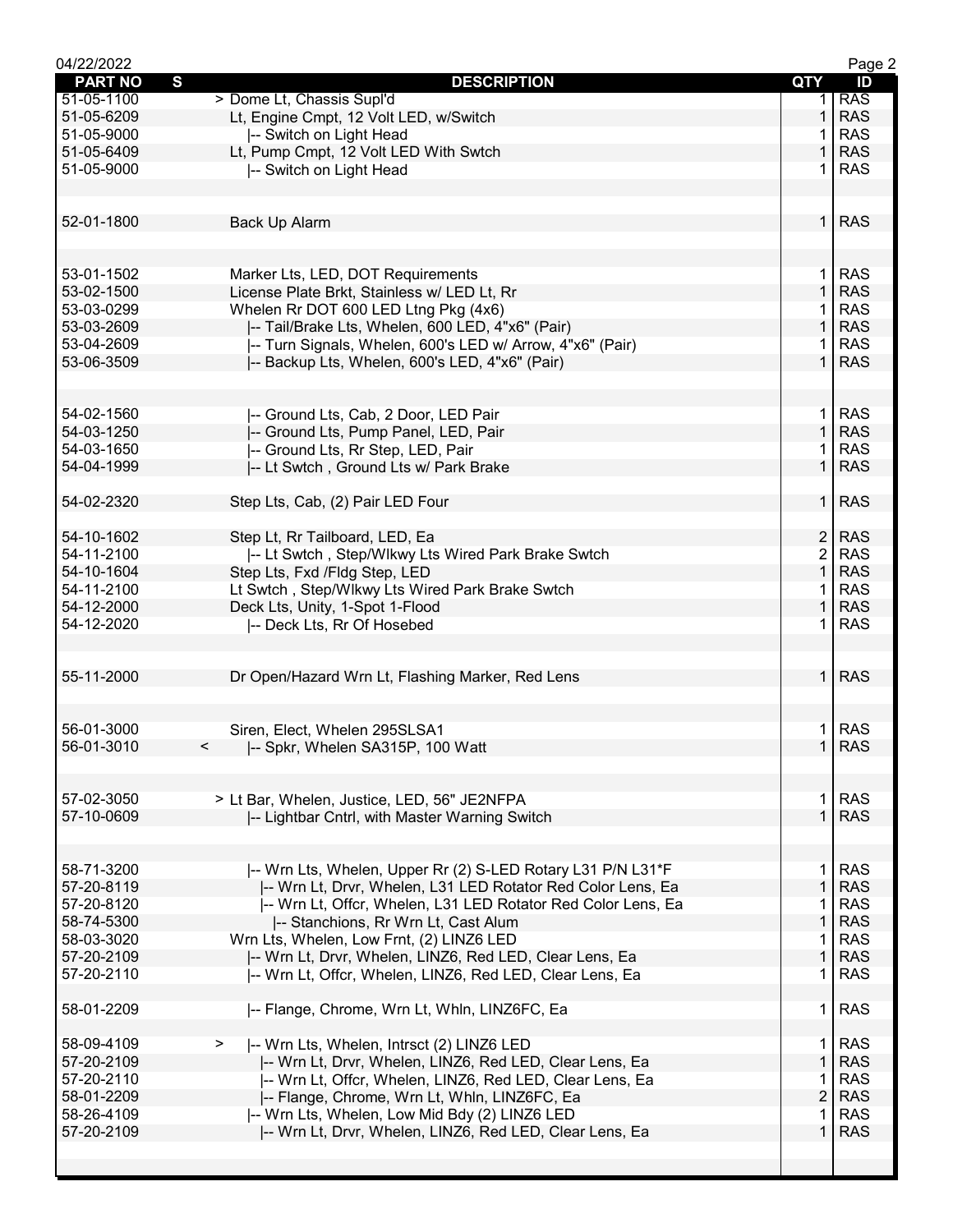| 04/22/2022     |                                                                 |                | Page 3     |
|----------------|-----------------------------------------------------------------|----------------|------------|
| <b>PART NO</b> | $\mathbf{s}$<br><b>DESCRIPTION</b>                              | QTY            | ID         |
| 57-20-2110     | -- Wrn Lt, Offcr, Whelen, LINZ6, Red LED, Clear Lens, Ea        | 1.             | <b>RAS</b> |
| 58-01-2209     | -- Flange, Chrome, Wrn Lt, Whln, LINZ6FC, Ea                    | $\overline{2}$ | <b>RAS</b> |
| 58-36-4109     | -- Wrn Lts, Whelen, Low Rr Side (2) LINZ6 LED                   | 1.             | <b>RAS</b> |
| 57-20-2109     | I-- Wrn Lt, Drvr, Whelen, LINZ6, Red LED, Clear Lens, Ea        |                | <b>RAS</b> |
| 57-20-2110     | -- Wrn Lt, Offcr, Whelen, LINZ6, Red LED, Clear Lens, Ea        |                | <b>RAS</b> |
|                |                                                                 |                |            |
| 58-01-2209     | -- Flange, Chrome, Wrn Lt, Whln, LINZ6FC, Ea                    | $\overline{2}$ | <b>RAS</b> |
|                |                                                                 |                |            |
| 58-81-4109     | -- Wrn Lts, Whelen, Low Rr (2) LINZ6 LED                        | 1.             | <b>RAS</b> |
| 57-20-2109     | -- Wrn Lt, Drvr, Whelen, LINZ6, Red LED, Clear Lens, Ea         | 1 <sup>1</sup> | <b>RAS</b> |
| 57-20-2110     | -- Wrn Lt, Offcr, Whelen, LINZ6, Red LED, Clear Lens, Ea        | 1.             | <b>RAS</b> |
| 58-01-2209     | -- Flange, Chrome, Wrn Lt, Whln, LINZ6FC, Ea                    | $\overline{2}$ | <b>RAS</b> |
|                | == Pumper/Tanker-Chassis Modifications - 6022.021 06/02/21 ==   | 1.             | <b>RAS</b> |
|                |                                                                 |                |            |
| 09-01-4200     | Chassis Cab Step Trim Pkg 2-Dr Comm Chassis                     | 1 <sup>1</sup> | <b>RAS</b> |
| 09-01-4202     | >  -- Cap Step Enclosure, Commercial, 2 Dr LH Side              | 1              | <b>RAS</b> |
| 09-01-4204     | -- Cap Step Enclosure, Commercial, 2 Dr RH Side<br>$\geq$       | $\mathbf 1$    | <b>RAS</b> |
| 09-01-4303     | Rear Wheel, Braided Stainless Steel Valve Extensions            | $\mathbf{1}$   | <b>RAS</b> |
|                |                                                                 |                |            |
|                |                                                                 |                |            |
|                |                                                                 |                |            |
|                |                                                                 |                |            |
| 10-02-1100     | -- Label, Data, Fluid Levels                                    |                | $1$ RAS    |
| 10-02-1200     | -- Label, Data, Height x Length, Weight                         | $\mathbf{1}$   | <b>RAS</b> |
| 10-02-1300     | -- Label, Data, "No Ride" Rr Step                               | $\mathbf{1}$   | <b>RAS</b> |
| 10-02-2100     | -- Label, Indicating Number of Seats                            | 1.             | <b>RAS</b> |
| 10-02-2500     | -- Label, "Caution: Do Not Wear Helmet While Seated"            | $\mathbf{1}$   | <b>RAS</b> |
|                |                                                                 |                |            |
|                |                                                                 |                |            |
| 10-03-6010     | -- Tow Plates (2), Rr Frame Rail, Under Step                    | 1.             | <b>RAS</b> |
| 80-43-2400     | -- Painting, Tow Plates, Blk                                    |                | <b>RAS</b> |
|                |                                                                 |                |            |
|                |                                                                 |                |            |
| 09-01-4300     | -- Chassis Whl Trim Package, SS Wheel liners, Mud flaps         | 1 <sup>1</sup> | <b>RAS</b> |
| 09-01-4301     | -- Mud Flaps, Behind Front & Rear Wheels                        | $\mathbf{1}$   | <b>RAS</b> |
| 09-01-4302     | -- Wheel Covers, Stainless Steel, w/Hub & Nut Covers            |                | <b>RAS</b> |
| 10-06-1609     | > Tire Pressure Indicator, Sngl Axle RWTG1235                   |                | <b>RAS</b> |
|                |                                                                 |                |            |
|                |                                                                 |                |            |
|                | == Midship Pumper/Tanker Pump & Plumbing - 6022.021 06/02/21 == | 1 <sup>1</sup> | <b>RAS</b> |
|                |                                                                 |                |            |
|                |                                                                 |                |            |
| 20-04-2900     |                                                                 | $\mathbf{1}$   | <b>RAS</b> |
|                | Pump, Darley, HM, 1 Stage, PTO                                  |                |            |
| 20-04-2910     | -- Pump Flow Rtng, Darley, HM, 500 GPM                          | 1              | <b>RAS</b> |
| 22-03-1350     | -- Intk, Ungated, 4", LH Side                                   | 1              | <b>RAS</b> |
| 22-41-6100     | -- Cap, 4", Chrome Long Hndl                                    | 1              | <b>RAS</b> |
| 20-05-2809     | -- Pump Seal, Mech, Darley, HM PTO                              | $\mathbf{1}$   | <b>RAS</b> |
| 20-05-3309     | -- Pump Shift, Darley, Elec, PTO, Stationary                    | 1              | <b>RAS</b> |
| 27-10-6000     | -- Pressure Gvrnr, FRC, In-Cntrl, TGA 300 w/Bdy<br>$\, >$       | $\mathbf{1}$   | <b>RAS</b> |
| 20-29-1402     | -- Primer, Trident Air Primer, Manual<br>$\geq$                 | $\mathbf 1$    | <b>RAS</b> |
| 20-29-1252     | I-- Primer Control - Main Pump Manual Push Button               | $\mathbf{1}$   | <b>RAS</b> |
|                |                                                                 |                |            |
|                | <b>STAINLESS STEEL PUMP PLUMBING *</b>                          | 1 <sup>1</sup> | <b>RAS</b> |
|                |                                                                 |                |            |
| 21-00-1100     | -- Piping, Stnls Stl                                            | $\mathbf{1}$   | <b>RAS</b> |
| 21-01-5650     | -- Intk Manifold, Stnls Stl                                     | 1              | <b>RAS</b> |
| 21-01-6650     | -- Dschg Manifold, Stnls Stl                                    | $\mathbf{1}$   | <b>RAS</b> |
| 21-00-2050     | -- Screens/Anodes, Pump                                         | 1              | <b>RAS</b> |
| 21-01-0250     | -- Pump Drain, Master, Manifold, Push Pull Type<br>$\, > \,$    | $\mathbf{1}$   | <b>RAS</b> |
| 21-01-5650     | -- Intk Manifold, Stnls Stl                                     | 1              | <b>RAS</b> |
| 21-01-6650     | -- Dschg Manifold, Stnls Stl                                    | 1              | <b>RAS</b> |
|                |                                                                 |                |            |
|                |                                                                 |                |            |
|                |                                                                 |                |            |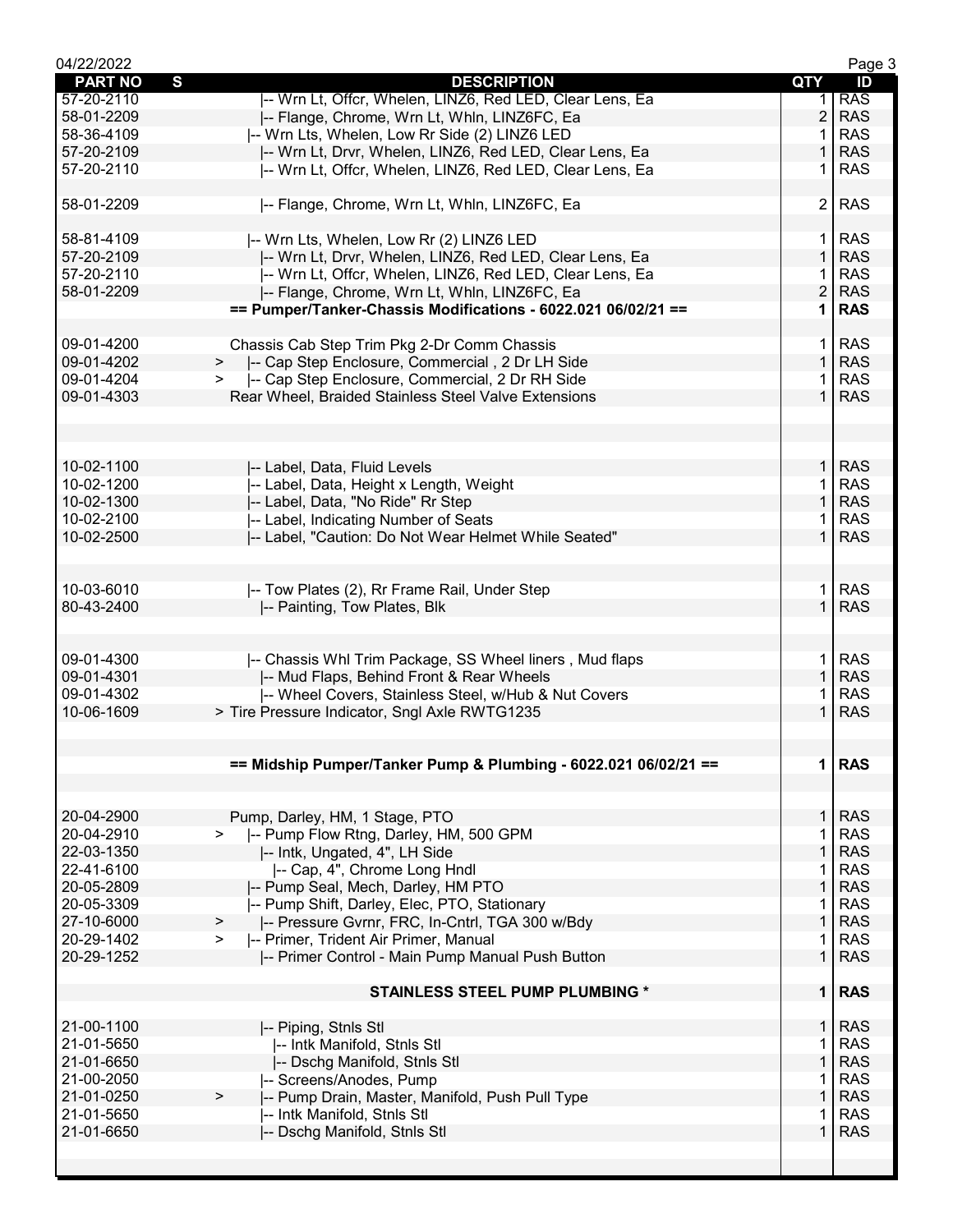| 04/22/2022     |                                                                     |                | Page 4     |
|----------------|---------------------------------------------------------------------|----------------|------------|
| <b>PART NO</b> | $\mathbf{s}$<br><b>DESCRIPTION</b>                                  | QTY            | ID         |
| 21-01-7150     | -- Painting, Pump & Piping, Silver                                  |                | <b>RAS</b> |
| 21-01-8100     | -- Threads, National Hose (NST)                                     | $\mathbf{1}$   | <b>RAS</b> |
| 22-52-0310     | -- Tank-To-Pump, Water Tank, 3", PTO                                | 1              | <b>RAS</b> |
| 22-55-1150     | -- Intk VIv Cntrl, Pull Rod, 1/4 Turn Lckg                          | 1              | <b>RAS</b> |
| 24-62-1500     | -- VIv Mfger, AKR, 8000, (3")                                       |                | <b>RAS</b> |
| 22-55-1150     | -- Intk VIv Cntrl, Pull Rod, 1/4 Turn Lckg                          | 1              | <b>RAS</b> |
| 23-02-2300     | -- Tank Fill/Cooling Line, Water Tank, 2"                           | 1              | <b>RAS</b> |
| 24-50-1150     | $\geq$<br>-- Dschg Vlv Cntrl, Pull Rod, 1/4 Turn Lckg               | $\mathbf{1}$   | <b>RAS</b> |
| 24-61-1820     | $ -$ Valve $(2")$                                                   | 1              | <b>RAS</b> |
| 20-30-5200     | Pump Install, Midship PTO, By Bdy Bldr                              | $\mathbf{1}$   | <b>RAS</b> |
|                |                                                                     |                |            |
|                |                                                                     |                |            |
| 20-31-1650     | Pump Test, Factory Test Only                                        | 1              | <b>RAS</b> |
|                |                                                                     |                |            |
| 20-31-4109     |                                                                     | $\mathbf{1}$   | <b>RAS</b> |
|                | Pump Cooler, Bypass-To-Tank, 3/8"                                   |                |            |
| 20-31-5109     | > Heat Exchanger, Engine, Hook-Up Only                              | 1.             | <b>RAS</b> |
|                |                                                                     |                |            |
| 23-09-4200     | Dschg, 2-1/2", Left Side, Pump Panel, NST                           | $\mathbf{1}$   | <b>RAS</b> |
| 21-01-2550     | -- Drain/Bleeder, IC Lift-Up, Mnl 1/4 Turn                          | 1              | <b>RAS</b> |
| 24-02-3200     |                                                                     | $\mathbf{1}$   | <b>RAS</b> |
|                | -- Elbow, 2-1/2"F x 2-1/2"M, Chrome                                 |                |            |
| 24-03-3400     | -- Cap, 2-1/2", Chrome, Rocker Lug, w/Chain                         | 1              | <b>RAS</b> |
| 24-50-1150     | -- Dschg VIv Cntrl, Pull Rod, 1/4 Turn Lckg<br>$\,$                 | $\mathbf{1}$   | <b>RAS</b> |
| 24-61-1850     | -- Valve (2-1/2")                                                   | 1              | <b>RAS</b> |
| 27-02-1150     | -- Gauge, Dschg, 2-1/2" 400#, White Face<br>$\, > \,$               | $\mathbf{1}$   | <b>RAS</b> |
|                |                                                                     |                |            |
|                |                                                                     |                |            |
| 23-10-4200     | Dschg, 2-1/2", Right Side, Pump Panel, NST                          | $\mathbf{1}$   | <b>RAS</b> |
| 21-01-2550     | -- Drain/Bleeder, IC Lift-Up, Mnl 1/4 Turn                          | $\mathbf{1}$   | <b>RAS</b> |
| 24-02-3200     | -- Elbow, 2-1/2"F x 2-1/2"M, Chrome                                 | $\mathbf 1$    | <b>RAS</b> |
| 24-03-3400     | -- Cap, 2-1/2", Chrome, Rocker Lug, w/Chain                         | $\mathbf{1}$   | <b>RAS</b> |
| 24-50-1150     | -- Dschg VIv Cntrl, Pull Rod, 1/4 Turn Lckg<br>>                    | $\mathbf 1$    | <b>RAS</b> |
| 24-61-1850     | -- Valve (2-1/2")                                                   | $\mathbf{1}$   | <b>RAS</b> |
| 27-02-1150     | -- Gauge, Dschg, 2-1/2" 400#, White Face<br>$\geq$                  | 1.             | <b>RAS</b> |
|                |                                                                     |                |            |
|                |                                                                     |                |            |
|                | == Tanker-Side Mount Pump Compt - 6022.021 06/02/21 ==              |                | 1 RAS      |
|                |                                                                     |                |            |
|                |                                                                     |                |            |
| 26-12-3000     | Pump Enc, Side Mt, Front Compt Tanker Style                         | 1 <sup>1</sup> | <b>RAS</b> |
|                |                                                                     |                |            |
| 26-35-7400     | Pump Panel, Blk LineX, LH, SM                                       | 1.             | <b>RAS</b> |
| 26-35-1100     | -- Pump Panel, Bltd, LH                                             |                | <b>RAS</b> |
|                |                                                                     | 1              |            |
| 26-55-5000     | Labels, Test Data and Safety Placards                               |                | <b>RAS</b> |
| 26-55-5100     | Labels, Color Coded                                                 |                | <b>RAS</b> |
|                |                                                                     |                |            |
| 26-56-5600     | Pump Panel LED Lts, (3) Tecniq E10-W0001-1, Midship LH w/ Sw on Pmp | 1 <sup>1</sup> | <b>RAS</b> |
|                | Oprtr's Pnl                                                         |                |            |
| 26-56-5700     | Pump Panel Lt, Actuated w/Pump Engagement                           | 1 I            | <b>RAS</b> |
|                |                                                                     |                |            |
|                |                                                                     |                |            |
| 27-01-4150     | Gauge, Test Taps                                                    | $\mathbf 1$    | <b>RAS</b> |
|                |                                                                     |                |            |
|                |                                                                     |                |            |
| 27-35-1102     | Water Tank Gauge, FRC, TankVision Pro 300, Pump Panel WLA300-A00    | $\mathbf{1}$   | <b>RAS</b> |
|                | == LL/LR Single Axle Pumper/Tanker - 6022.021 06/02/21 ==           | 1              | <b>RAS</b> |
|                |                                                                     |                |            |
|                |                                                                     |                |            |
|                |                                                                     |                |            |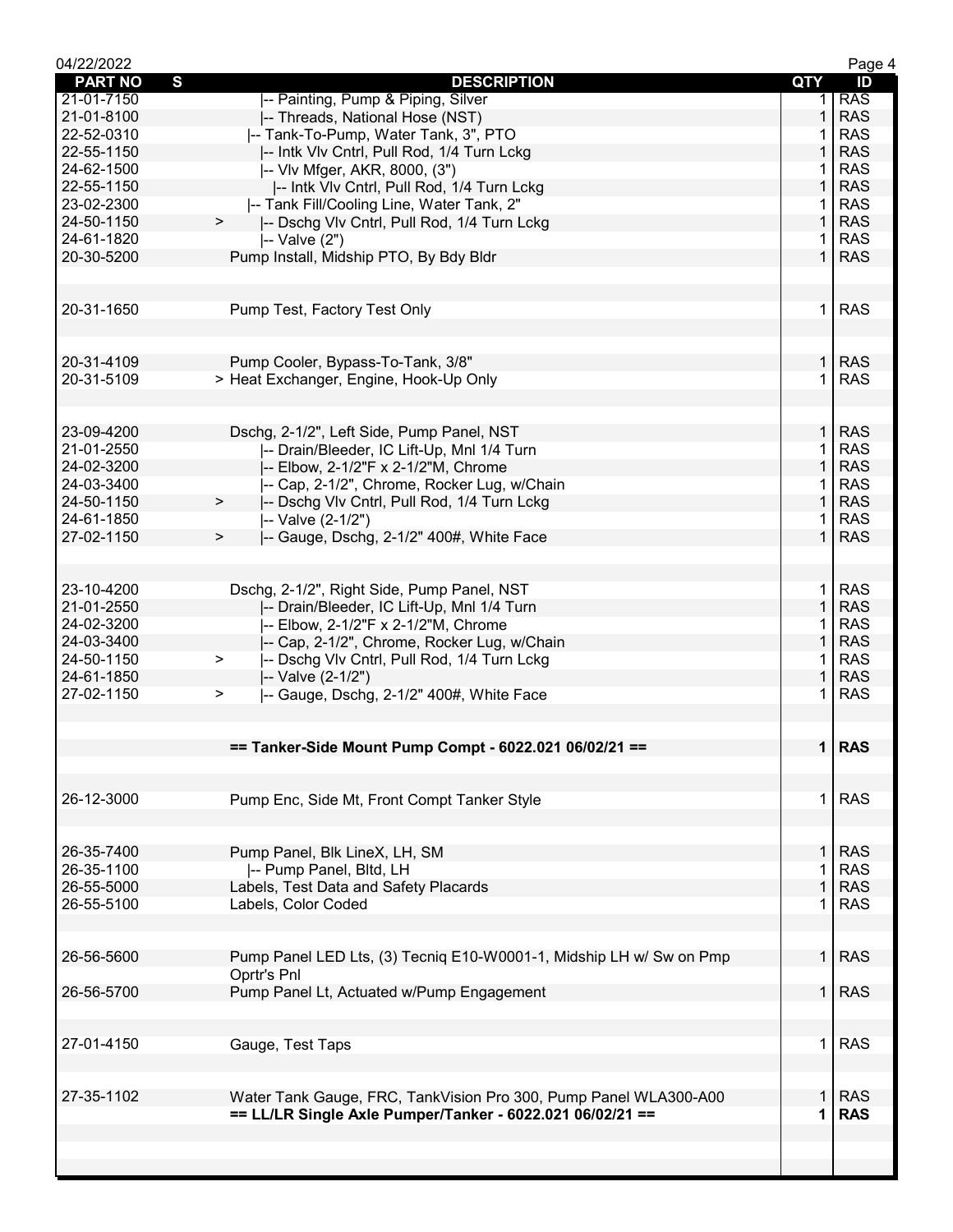| 04/22/2022     |                                                                 |                    | Page 5     |
|----------------|-----------------------------------------------------------------|--------------------|------------|
| <b>PART NO</b> | $\mathbf{s}$<br><b>DESCRIPTION</b>                              | <b>QTY</b>         | ID         |
|                |                                                                 |                    |            |
| 25-25-0720     | > Water Tank, 2000 Gal, Tnkr, Poly                              | 1.                 | <b>RAS</b> |
| 25-44-1400     | -- Water Tank, Fill Tower, 10" x 10", <3500 Gals                | 1.                 | <b>RAS</b> |
|                |                                                                 |                    |            |
|                |                                                                 |                    |            |
| 25-62-7200     |                                                                 | 1 <sup>1</sup>     | <b>RAS</b> |
|                | -- Quick Dump, Rr 10", Extrnl Mt                                | $\mathbf{1}$       | <b>RAS</b> |
| 25-50-3000     | -- Direct Tank Fill, 4" Btr/Fly Vlv, Rr, 4"NSTM Adapter and Cap |                    |            |
| 25-62-2100     | -- Quick Dump, Rr 10", Mnl Open/Close Cntrls                    | $\mathbf 1$        | <b>RAS</b> |
| 25-62-7500     | -- Quick Dump Chute, Rr, 10" Mnl Extnd/Rtrct                    | 1                  | <b>RAS</b> |
| 25-62-7600     | -- Quick Dump, Rr 10", Pntd Stl                                 | $\mathbf 1$        | <b>RAS</b> |
| 25-62-7700     | -- Quick Dump Chute, Rr, Swivel Dump                            | 1.                 | <b>RAS</b> |
|                |                                                                 |                    |            |
|                |                                                                 |                    |            |
| 29-10-1000     | Hosebed, Grating, Extrd Alum, <180" Long                        | 1 <sup>1</sup>     | <b>RAS</b> |
| 29-10-5100     | -- Hosebed, Strge Cpcty, 55 Cubic Feet, Minimum                 | $\mathbf{1}$       | <b>RAS</b> |
| 29-20-2009     | > Hosebed Cvr, Vinyl, Velcro                                    | $\mathbf 1$        | <b>RAS</b> |
| 29-20-5600     | -- Vinyl Cover, Color, RED                                      | 1.                 | <b>RAS</b> |
|                |                                                                 |                    |            |
|                |                                                                 |                    |            |
| 30-00-0198     |                                                                 | 1                  | <b>RAS</b> |
|                | Raw Material Surcharge - Included in Body Cost                  |                    |            |
| 30-01-1899     | Bdy Const - Rosenbauer FX - 1/8" Alum - Sngl Axl Pmpr/Tnkr      | $\mathbf{1}$       | <b>RAS</b> |
| 30-02-2200     | -- Smooth Alum Compt Floors                                     | $\mathbf{1}$       | <b>RAS</b> |
| 30-10-1109     | -- Sub Frame, Hot-Dip Galv                                      | 1.                 | <b>RAS</b> |
| 31-01-1209     | -- Bdy, Frmd Alum, Pmpr/Tnkr, Up to 160"                        | $\mathbf 1$        | <b>RAS</b> |
| 44-06-2209     | -- Whl Well Panel, Alum Pntd, Sngl Axle - Alum                  | 1.                 | <b>RAS</b> |
| 44-06-4100     | -- Fenderette, Polished Aluminum                                | $\mathbf 1$        | <b>RAS</b> |
| 31-01-2109     | 98" OAW, 25" Lwr Dpth Both Sides, SA LL/LR                      | 1.                 | <b>RAS</b> |
| 29-00-1209     | -- Hosebed, Pmpr, <180" L, 68" Wide                             | $\mathbf{1}$       | <b>RAS</b> |
| 32-03-1133     | -- Cmpt Height, 33" High Left                                   | $\mathbf{1}$       | <b>RAS</b> |
| 32-03-1233     | -- Cmpt Height, 33" High Right                                  | $\mathbf{1}$       | <b>RAS</b> |
| 32-04-1209     | Roll Up Drs, LL/LR                                              | $\mathbf{1}$       | <b>RAS</b> |
| 30-02-1149     | -- Roll-Up Drs - Amdor                                          | $\overline{2}$     | <b>RAS</b> |
|                |                                                                 |                    |            |
|                |                                                                 |                    |            |
| 32-05-1039     | -- Ahd Rr Whls - Low Comp't - Roll Up Dr - Natural Finish       | $\mathbf{1}$       | <b>RAS</b> |
| 55-01-4009     | -- Cmpt LED Strip Lt, (2) Ea Cmpt (approx 12")                  | $\mathbf{1}$       | <b>RAS</b> |
| 55-06-1409     | I-- Cmpt Lt, Dr Swtch, Magnetic, Ea                             | 1.                 | <b>RAS</b> |
|                |                                                                 |                    |            |
|                |                                                                 |                    |            |
| 32-06-1039     | -- Ahd Rr Whls - Low Comp't - Roll Up Door - Natural Finish     | 1 <sup>1</sup>     | <b>RAS</b> |
| 55-01-4009     | -- Cmpt LED Strip Lt, (2) Ea Cmpt (approx 12")                  | 1                  | <b>RAS</b> |
| 55-06-1409     |                                                                 | 1.                 | <b>RAS</b> |
|                | -- Cmpt Lt, Dr Swtch, Magnetic, Ea                              |                    |            |
|                |                                                                 |                    |            |
| 33-60-1109     | Rr Bdy, Flat Back                                               | 1                  | <b>RAS</b> |
| 32-08-0600     |                                                                 | 1                  | <b>RAS</b> |
|                | -- No Rr Compt                                                  | 1.                 | <b>RAS</b> |
| 33-61-1309     | -- Rr Step, Pmpr-Tnkr Bdy, Bolt-On, 12"                         |                    |            |
|                |                                                                 |                    |            |
|                |                                                                 |                    |            |
|                |                                                                 |                    |            |
| 90-03-0300     | > Ladders, Provd'd By Dealer                                    | 1 <sup>1</sup>     | <b>RAS</b> |
| 43-00-5200     |                                                                 |                    | <b>RAS</b> |
|                | Suction Hose Trays (2), Over Cmpt's                             | 1.<br>$\mathbf{1}$ |            |
| 90-25-9300     | > Suction Hose Provd'd By, Purchaser/Fire Department            |                    | <b>RAS</b> |
| 90-25-3199     | -- Non-Bdy Bldr Suppl'd Suction Hose, Flex, PVC, 6"x10'-MN      | $\overline{2}$     | <b>RAS</b> |
| 90-25-6120     | -- Non-Bdy Bldr Supl'd Sctn Hse Cplgs, Alum, LH FM x RLM-MN     | $\overline{2}$     | <b>RAS</b> |
| 90-30-3400     | > Fldg Tank Mtg, Fold Down Encld, Right Side, Pntd Match Body   | 1                  | <b>RAS</b> |
|                | == Tanker - Common Body Parts - 6022.021 06/02/21 ==            | 1                  | <b>RAS</b> |
| 43-18-0600     | <b>Extrd Alum Rubrails</b>                                      | 1                  | <b>RAS</b> |
| 44-01-1460     | Bdy Trim, Frnt Cmpt, Ht of Side Cmpts, Alum T/P                 | $\mathbf 1$        | <b>RAS</b> |
|                |                                                                 |                    |            |
|                |                                                                 |                    |            |